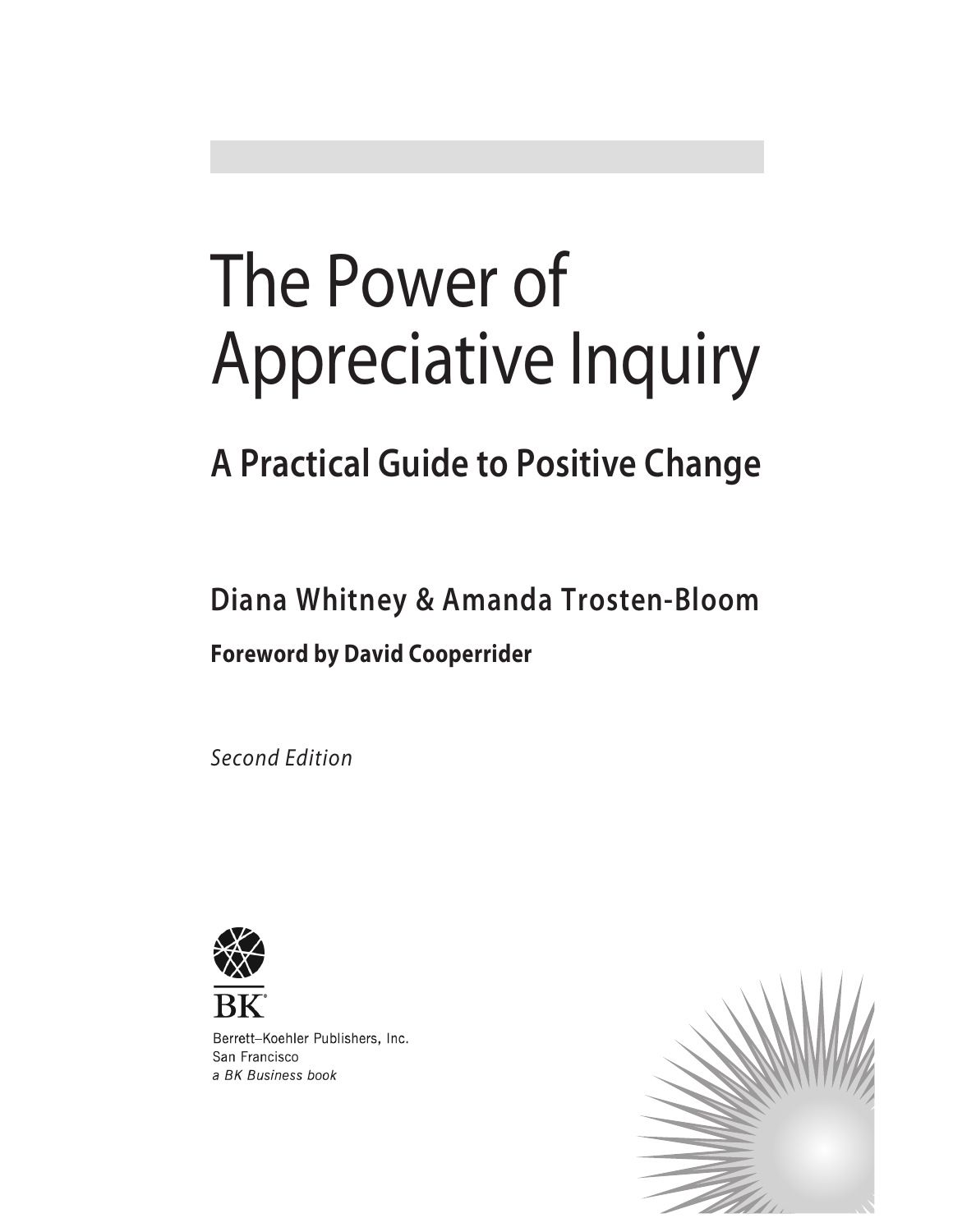CHAPTER 12



## Why Appreciative Inquiry Works

In a decade of using Appreciative Inquiry as a process for organizational change at Hunter Douglas and elsewhere, we have witnessed exciting transformations in the way people work together and in the results they achieve. And we have heard stories, over and over again, about the positive impact of Appreciative Inquiry on people's personal and professional lives. So we began to ask ourselves and those with whom we have worked: What's happening? Why do people get so excited and want to participate in Appreciative Inquiry? Why does participation so readily lead to innovation, productivity, employee satisfaction, and profitability? What is it that creates possibilities for personal transformation and for people to discover and be their best at work? What conditions foster cooperation throughout a whole system of highly diverse groups of people? In short, the central question of our reflection and the question addressed in this chapter is Why Does Appreciative Inquiry Work?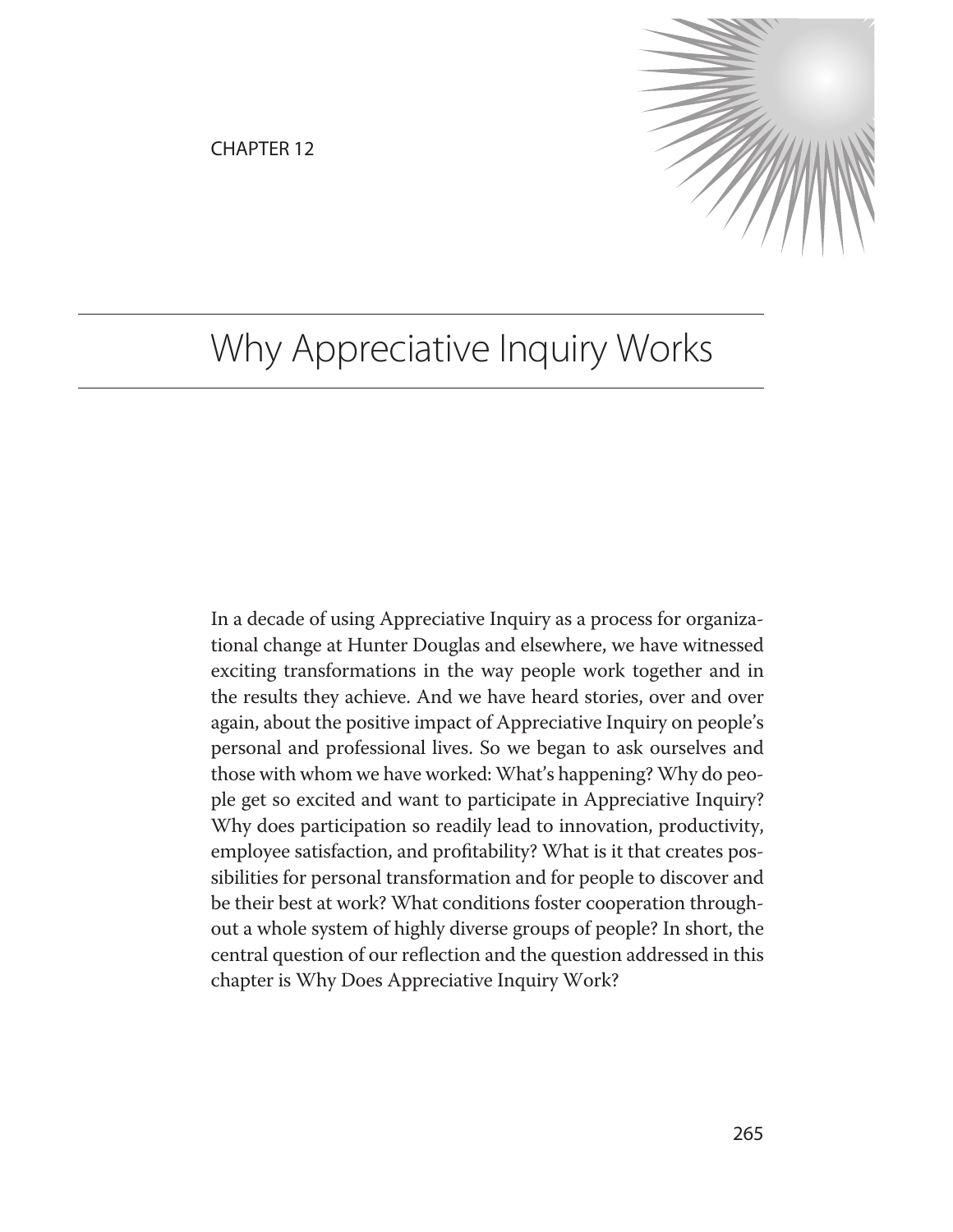#### An Inquiry into Appreciative Inquiry

In keeping with the spirit of Appreciative Inquiry, we decided to carry out an inquiry. We created a set of questions and held focus groups with people throughout Hunter Douglas, top to bottom. And we conducted interviews—some formal and some informal—with people in other organizations who had used Appreciative Inquiry. We sought to discover what is it about Appreciative Inquiry that so engages people—and, ultimately, why it works. The interviews were energizing and informative. What we learned was enlightening and, we believe, a significant contribution to the evolving wisdom of Appreciative Inquiry.

Our key finding is that Appreciative Inquiry gives people the experience of personal and collective power. It gives them practice exercising power—and doing so responsibly, for the good of the whole. Once they experience this liberation of power and the effect it has on their lives and the world, people are permanently transformed.

We discovered that for some, Appreciative Inquiry enhanced self-esteem and self-expression. Renee Chavez, an inspector with Hunter Douglas, suggested that participation in Appreciative Inquiry helped her become more fully and powerfully herself:

I think this is a good job, but I made it that way. The only person who's going to get me what I want is me. Appreciative Inquiry helped me to express myself, and helped me learn to communicate in a better way. It helped me become more of who I've always been.

For others, Appreciative Inquiry permanently and positively affected their careers and career potentials. Tina LaGrange, a customer information representative, told this story:

Shortly after coming to Hunter Douglas, I applied for a position in the customer information center. I went through the interview process, and was turned down. So I applied again, and was turned down again.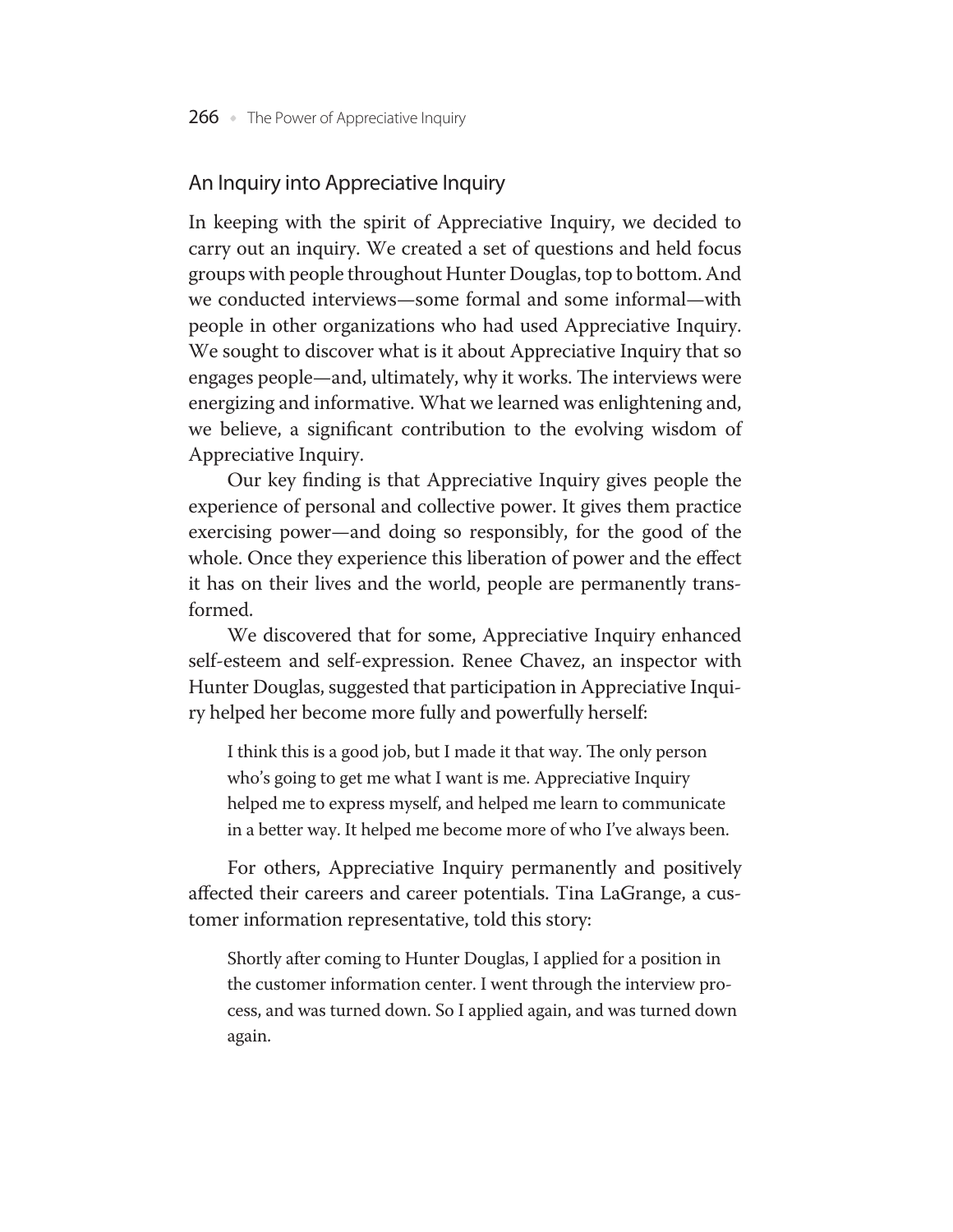In the past, I might have stopped after this. I might have felt too discouraged to keep trying. But Appreciative Inquiry told me that I was responsible for doing what I needed to do and getting what I needed to be successful. So I found out what I was missing (which turned out to be technical training), got the training, and reapplied one more time. This time, I got the job. I had persisted, because Appreciative Inquiry taught me that's how you get things done.

Another powerful story we heard about the transformational capacity of Appreciative Inquiry came from fabric printer Kathy Mayfield:

Appreciative Inquiry created a complete turnaround for me. I'm painfully shy. Before Appreciative Inquiry, I would go down the hall and wouldn't look at anyone. Now I march! I talk to everyone—even the "suits"! Since this change happened, I'm even getting a little better on the "outside" [i.e., outside of work]. Now I know I'm somebody.

You know, I'm luckier than some people. I don't have to work. But something happened here that changed the way I saw my work. I realized that I didn't have to be here—but that I wanted to be here.

To us, these and similar stories imply that power is like the proverbial genie in the bottle—once liberated, it won't be re-contained. It continues to seek ways of expressing itself. Brian Bassett, shipping coordinator, observed, "As people tried and got results, they gained confidence. That led to five times as much input and the desire to get more involved." The liberation of power creates a self-perpetuating momentum for positive change. Appreciative Inquiry consistently and dramatically liberates people's sense of individual and collective power, adding great value to organizations and communities.

#### What Is the Value of a Naturally and Comfortably Powerful Person?

Think with us for a moment about this question: What do organizations value about people beyond the inherent worth of every human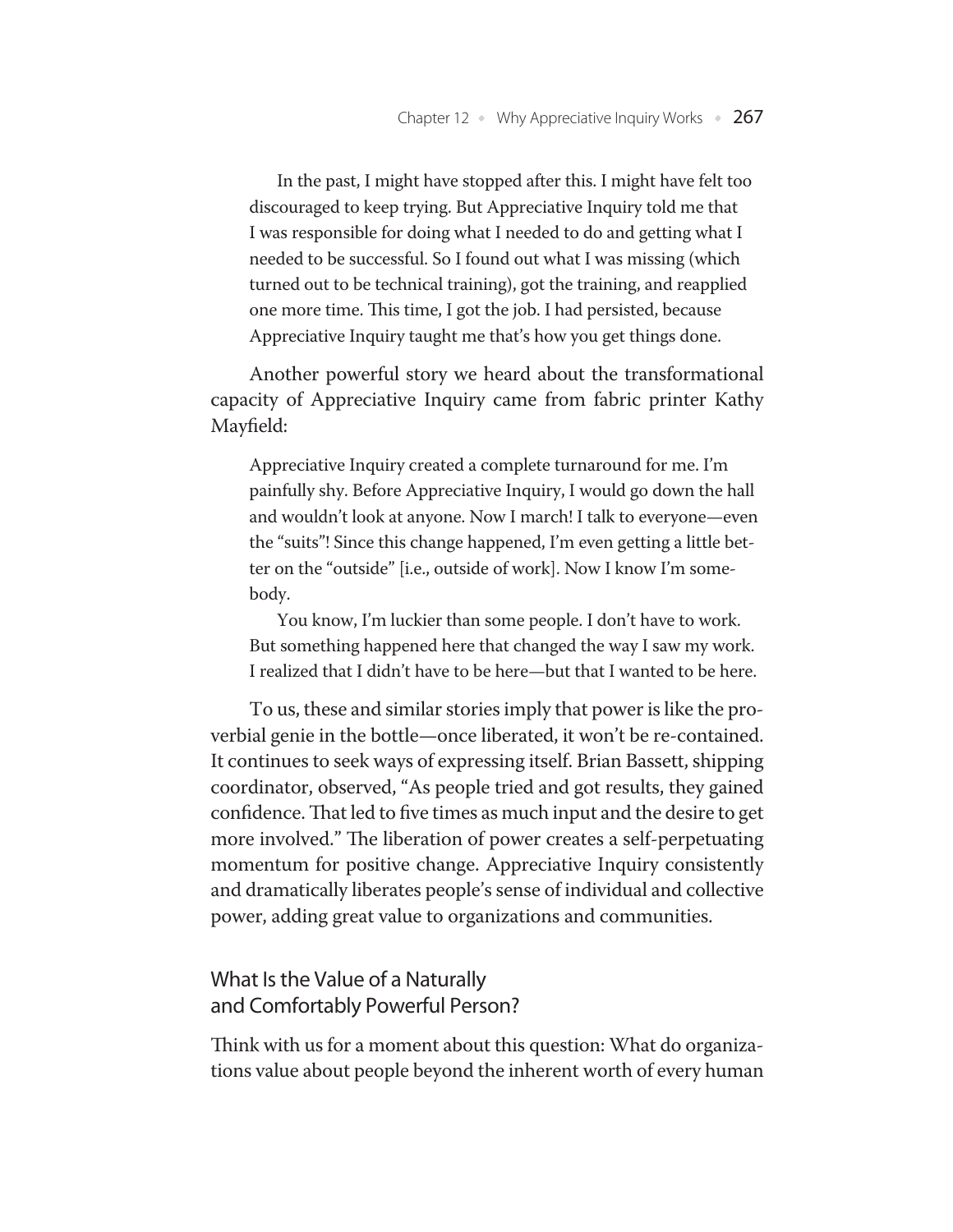being? Organizations' answers vary widely. Today, for example, corporations around the globe value people at anything from a few cents per hour to millions of dollars per year, depending on their answers to such questions as Who are the people? What unique skills or background do they bring to the organization? How capable are they of making independent decisions? To what extent can they influence their work environment and the world around them? In essence, how powerful are they?

So let's restate the original question: What is the value of a naturally and comfortably powerful human being? A person who knows that the world is subject to human influence? Who knows that she personally has the power to change the world? Who chooses to exercise that power for the good of the whole? Who encourages and grooms the people around him to similarly exercise their power? Who invites others to cooperate in discovering, dreaming, and designing the future?

"Ah," we hear you say, "now that is a different question! That kind of person is valued much more highly in organizations today than the person who simply shows up and does what he's told." In other words, that kind of person is worth a great deal more in organizational and business terms.

When the members and stakeholders of an organization are naturally and comfortably powerful—when individual and collective power has been unleashed—organizations become more capable of innovation, learning, and contributing to the greater good. They become what we call life centered. A life-centered organization is one in which power—the capacity to create, innovate, and positively influence the future—is an unlimited relational resource. It is an organization in which people care about and work toward being the best they can possibly be, both personally and within the organization. It is an organization guided by spiritual ideals—peace, harmony, justice, love, joy, wisdom, and integrity. It is an organization in which people take responsibility for constructing the world they inhabit and making it good for generations to come.

Our research suggests that Appreciative Inquiry works by gen-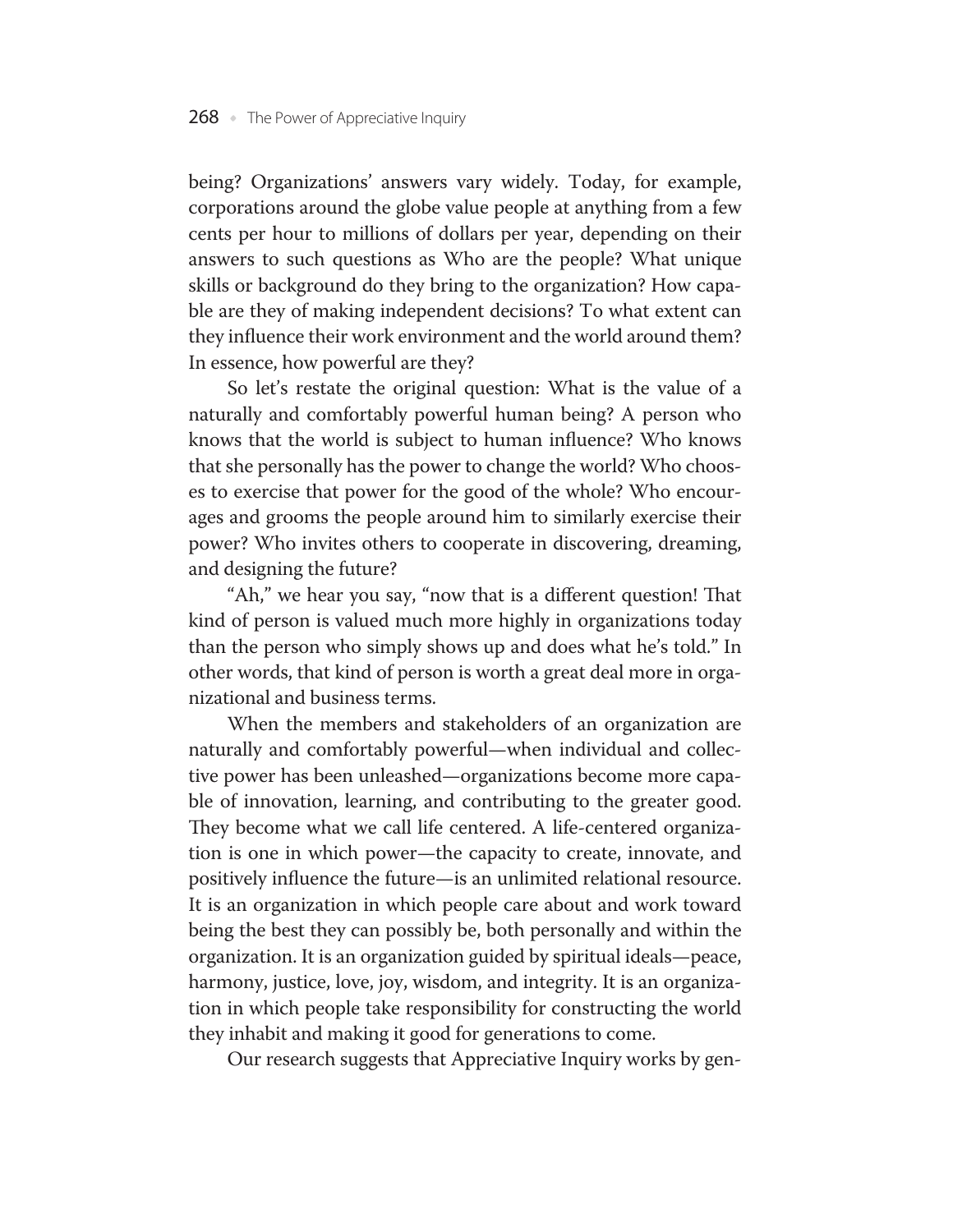erating the conditions that liberate power—by creating life-centered organizations in which naturally and comfortably powerful people thrive.

#### From Oppression to the Liberation of Power

The journey to liberation—from oppression to power—is one of social emergence. Paulo Freire's work suggests that the "oppressed" are submerged in reality.<sup>78</sup> They are, in a sense, social realists who believe the world is the way it is and there is nothing they can do about it. They experience and describe themselves with neither the position nor the power to change anything. We have heard this organizational lament all too often: "This is how it has always been around here. It has been this way for the twenty years I have worked here. It is never going to change." These are the voices of the organizationally oppressed.

In our experience, organizationally oppressed people live and work in all functions, at all levels, and in all sectors of organizations. No organizational group, level, or function is more receptive to organizational oppression than another. In some organizations, the marketing group doesn't feel heard or able to influence decisions. In others, it is manufacturing. Elsewhere, those at the top express great frustration at being unable to influence the market or shareholders or to motivate employees. In still others, front-line employees experience themselves as invisible and unable to influence the way work—even their own work—gets done. Often, when one group in an organization feels undervalued and unable to influence, so do others.

The first step toward the liberation of power and life-centered organizing begins when people recognize that the world and their organization is open to social change as created by and through human interaction and creativity. At this stage, people often see and describe having a positive impact as an attribute of others: "She is such a great leader. Since she has been here, we have made major improvements." This other-oriented power is a step toward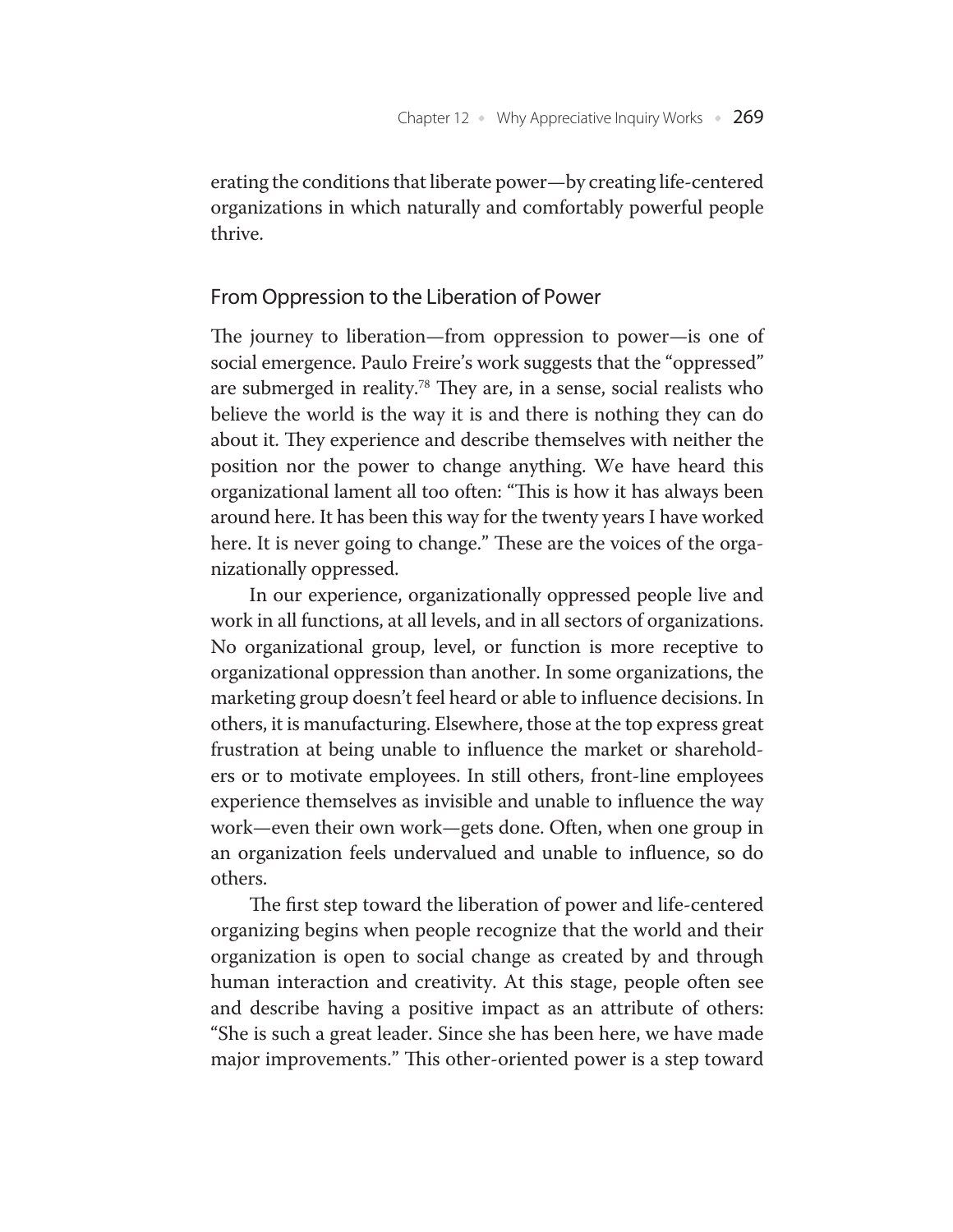liberation that acknowledges the potential for social change, though still placing the capacity for influence and change with some "other." Generally, the other has more authority or perhaps is more informed, more experienced, or is in some other way more powerful.

When people realize they can and do make a difference in relation to others, they experience true liberation. Theoretically, we call these people social constructionists—people who understand the socially crafted nature of our realities. Appreciative Inquiry, through the Six Freedoms, creates a context rich in relationships and narratives that becomes the path on which the journey to liberation takes place. Following is a more in-depth description of the Six Freedoms, illustrated with quotes and stories from people who have participated in some form of Appreciative Inquiry. These are voices of the organizationally liberated, describing the conditions that bring out their best.

#### The Appreciative Inquiry 4-D Cycle and the Six Freedoms

So what's the relationship between the Appreciative Inquiry 4-D Cycle and the liberation of power and the establishment of lifecentered organizations? Personal and organizational power is unleashed when certain essential conditions are present for people within organizations. Our research suggests that there are at least six of these conditions, which we call the Six Freedoms:

- 1. Freedom to be known in relationship.
- 2. Freedom to be heard.
- 3. Freedom to dream in community.
- 4. Freedom to choose to contribute.
- 5. Freedom to act with support.
- 6. Freedom to be positive.

Any one of these Six Freedoms can significantly alter people's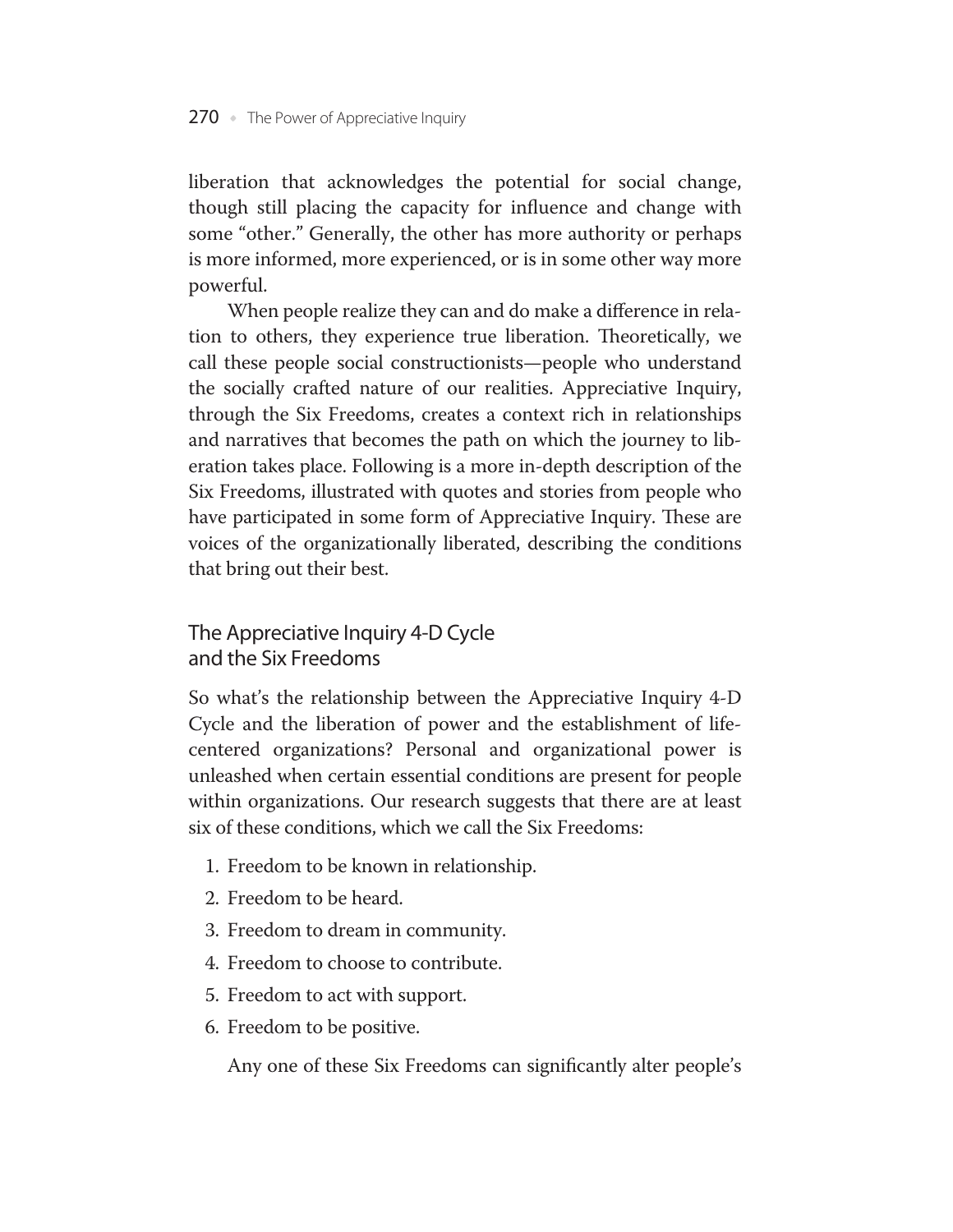perception of their power within an organizational context. Because individuals learn and are motivated differently, we believe initiatives that provide the opportunity for people to experience multiple freedoms have the potential to make the greatest impact on the largest number of people—and ultimately on the organization as a whole.

The power of Appreciative Inquiry comes, in part, from the way it unleashes all of the Six Freedoms over the course of just one complete 4-D Cycle. Because of this breadth of impact, it has a greater capacity for transforming personal and collective realities than many other organizational change processes.

#### Freedom to Be Known in Relationship

In work settings, people are often known in roles rather than in relationship. They are vice presidents and operators, doctors and nurses, employees and customers—in short, they are perceived as what they do rather than who they are. However, human identity forms and evolves in relationship. In the words of Sheila McNamee and Kenneth Gergen, "Persons represent the intersection of multiple relationships."79 The sense of self is a relational identity that thrives in communication with others. According to psychologist Alan Fogel, "Communicative connections to other people are fundamental to the workings of the human mind and self, and to the culture that enriches and sustains our spirits and achievements."80

Just as we know and become ourselves in relationship, so also do we contribute to our organizations in relationship. For many people, the quality of their relationships at work is the quality of their work life. Appreciative Inquiry allows us to know one another in relationship rather than in roles. It calls us to know one another not just as unique individuals but also as a part of the web of relationships through which "I" exist.

The more fully we are known in relationship, the more fully we can come to work and contribute. John Cade, a printer with the Window Fashions Division, reflects on the fundamental human need to be known in this way. "I want to be known, and to 'belong,'"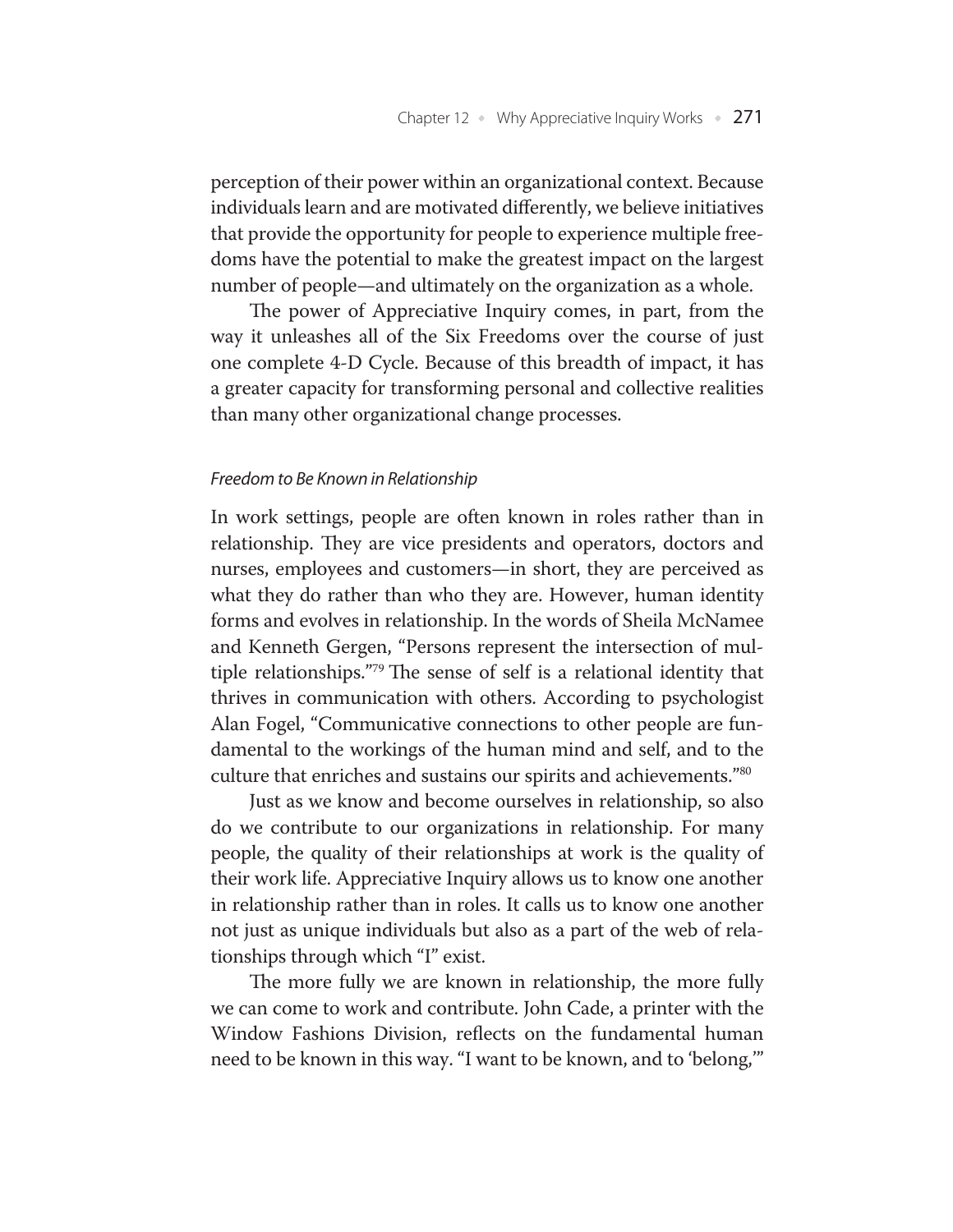says Cade. "The animal takes care of survival, but the heart—the soul—wants to belong."

Being known in relationship includes knowing one another as relational beings—as parents, coaches, artists, bowlers, and so on. The more fully I am known in my world of relationships, the more fully I can come to work and contribute.

Appreciative Inquiry breaks the cycle of depersonalization that masks people's sense of being and belonging. The appreciative interview, which is the core technology of Appreciative Inquiry, is powerfully rooted in the creation of personal relationships. It seeks and explores in depth people's personal peak experiences—times when they were most engaged, most alive, and proudest of themselves, their organizations, and their work. Appreciative interviews ask them to recall those moments in vivid detail and to share their experiences with people they have previously known only in roles—or not at all. The process affirms people in relation to others, enables new relationships to be formed, and enhances respect among people who work together daily. People gain the freedom to understand that to know themselves and others is fundamental to high performance.

Appreciative Inquiry doesn't just build relationships. It also levels the playing field and builds bridges across boundaries of power and authority. As Renee Chavez says, "I did my interviews with people who weren't like me. That helped me meet and get to know people who are very different from me: different jobs, different backgrounds, different races." Mark Maier, a machinist, says it even more succinctly: "Appreciative Inquiry blew the communication gap wide open."

Similarly, John Cade comments on the ways in which Appreciative Inquiry in general—and the interviews in particular—help to make other people and their ideas more accessible: "Appreciative Inquiry gives us opportunities to be known across the boundaries." The contagious spirit of the interviews results in a sense of connection to others: "As our Appreciative Inquiry effort got fully under way, other people became excited, just like me. I didn't feel alone. For the first time, it was 'me with the world.'"

In today's business world, relationships—teams, alliances, part-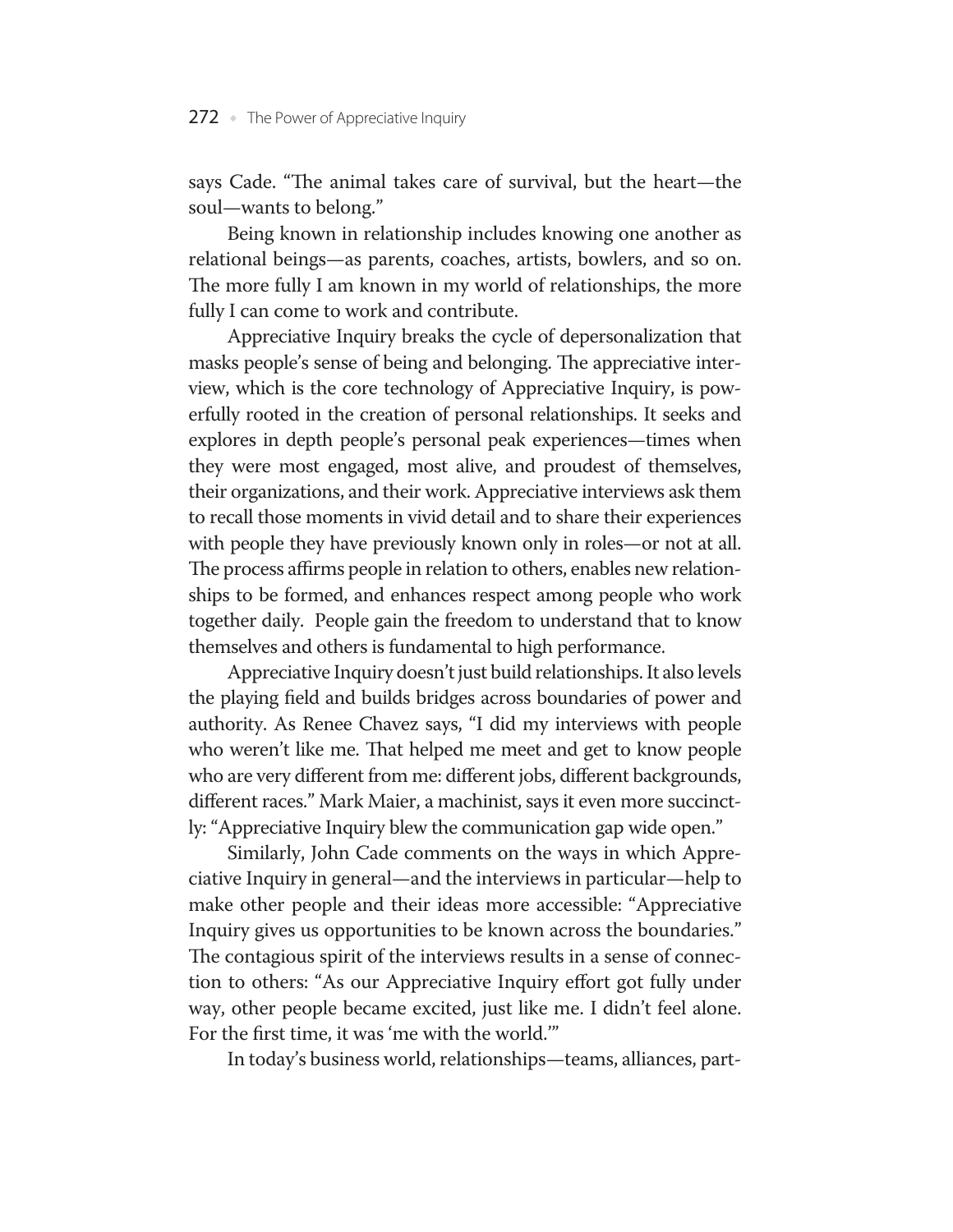nerships, colleagues—are essential: work gets done through relationships. Management consultant Kevin Kelly claims, "The central economic imperative of the network economy is to amplify relationships."<sup>81</sup> Through Appreciative Inquiry, the freedom to know and be known in relationship liberates people's energy, ideas, and personal and organizational power.

#### Freedom to Be Heard

When we feel we are not heard, we feel less real, less able to affect our environment. This is the experience of the oppressed. But when another person hears us—when they witness and repeat our ideas and stories—we become tangible, real, significant, somebody who can make a difference. To be heard is to have a recognized and credible voice, to be known as a source of creativity, innovation, and influence. The Reverend Canon Charles Gibbs, executive director of the United Religions Initiative, stated it this way:

I have seen over and over again—all around the world—what happens when people who are not used to being valued feel heard. The experience of being heard allows them to be present and to offer the best of themselves in a way that could not happen otherwise.

Much has been written on the act of listening, but surprisingly little has been written about the experience of being heard. A person can listen without truly hearing or understanding the person who is speaking. To feel heard, the speaker must recognize that the person listening is attentive, is listening with sincere curiosity, empathy, and a willingness to learn. It requires the listener to hear a person's story and words. In other words, the experience of being heard requires a relationship between speaker and listener. Appreciative interviews encourage this kind of relational hearing. They ask speaker and listener alike to reach beyond the mundane, the theoretical, into personal experience and values. They invite an act of hearing that draws out the best of another person—that encourages the cooperative creation of meaning and identity.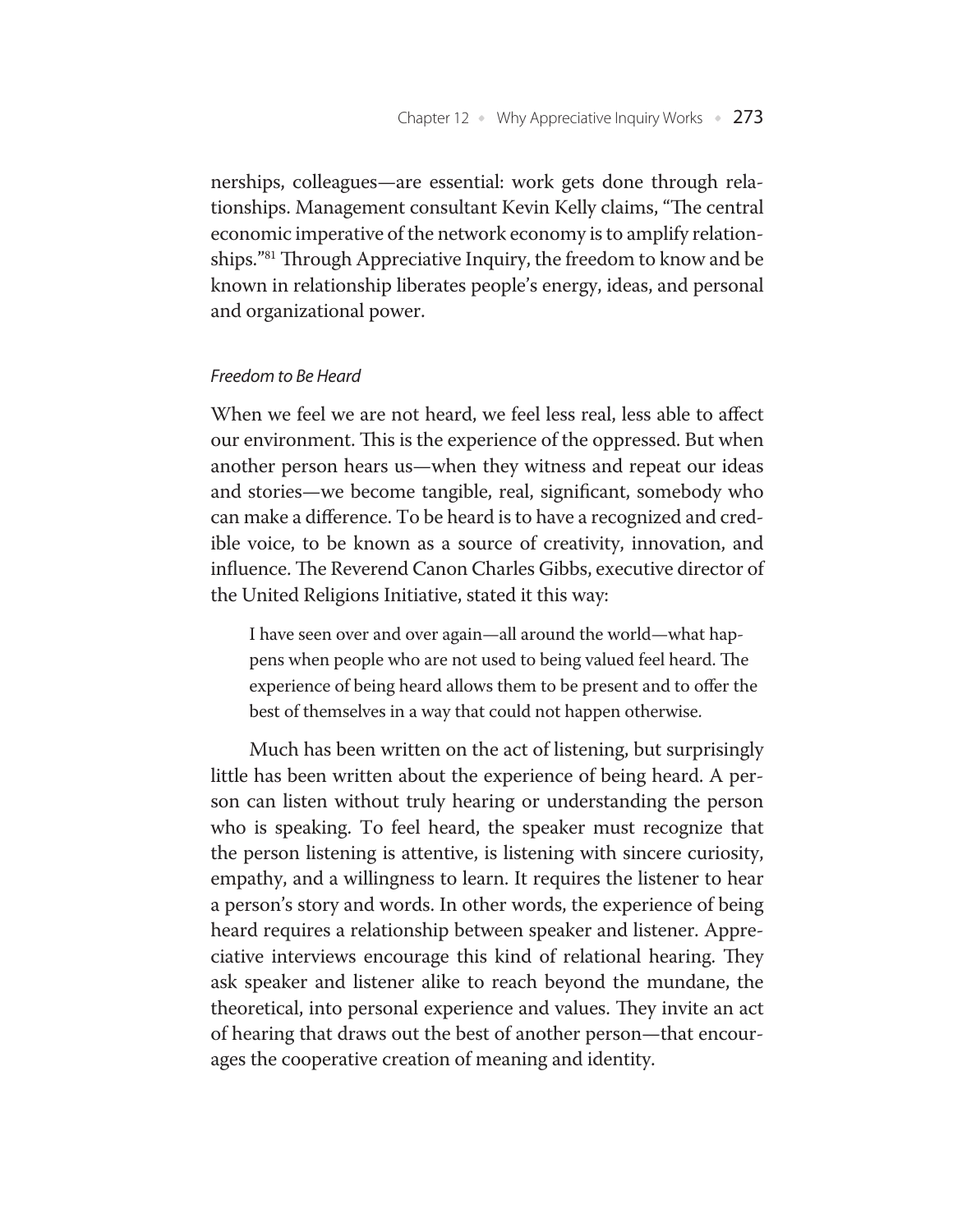During Appreciative Inquiry, people experience themselves as being heard and as hearing others in powerful, fulfilling, and energizing new ways. Through this act of mutual hearing, employees who are traditionally disenfranchised—the organizationally oppressed—begin to show up, think, and imagine in bold and provocative new ways.

One-on-one appreciative interviews open channels of communication and nurture people's experience of being heard. They do this by unleashing a wealth of stories which, in later phases of the process, spread and multiply throughout the organization. People experience being heard as the ideas and stories they offered during interviews are presented, discussed, and put into action throughout the organization.

When Hunter Douglas first implemented Appreciative Inquiry as a culture change process, Mark Maier was supervising a group that performed technical maintenance on the company's production machinery. He and his staff felt undervalued, not heard, and often ignored—even when it came to their particular area of expertise. Mark decided to put Appreciative Inquiry to the test. He initiated an inquiry among all of the team's internal customers—engineers, technical support staff, and so on. He and his staff collected stories of exceptional support that people had experienced both within Hunter Douglas and at other companies. He invited people to dream about the service they had always wanted and to describe it in detail. What was the result? People felt recognized. They built relationships across functions, in particular between engineering and technical support. Being heard brought the group to life.

Appreciative Inquiry affords people the opportunity to be heard. By setting the stage for the freedom to be heard, it opens doors for people who had felt ignored, without a voice to offer information, ideas, and innovations. It creates a rich context for knowledge creation and exchange, for personal respect, and for employee satisfaction and development.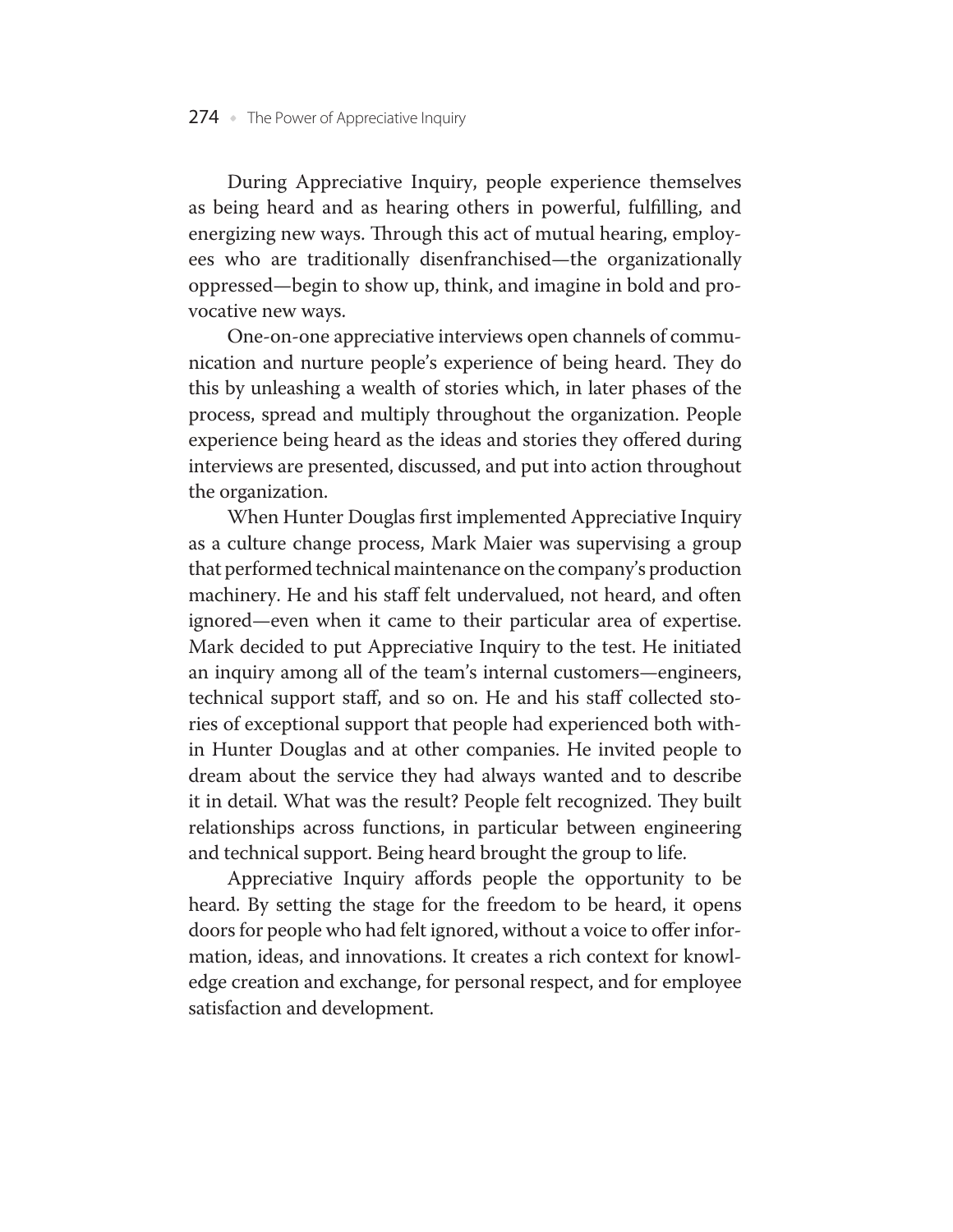#### Freedom to Dream in Community

Visionary leaders have long been recognized as assets to their organizations. Their capacity to propose an image, a dream, a sense of possibility that others can rally around has been regarded highly among the traits of transformational leaders. But what of the dreams of the people? In today's highly diverse world, neither leadership vision nor shared vision alone is enough. We need leaders who invite everyone to dream and to realize their dreams. We need organizations to be safe places where people dream and share dreams in dialogue with one another. We need the freedom to dream in community.

One-on-one interviews and story-based synthesis open people's individual dreams to the whole organization. This capability can change people's work and lives, as it did for Brenda Luebben, a ten-year employee of Hunter Douglas:

At the end of my interview, I was asked to imagine one thing that would help me do my job even better. I said, "It would be going to Mexico." You see, my sample books, the products which I produce, go to one of our fabricators down in Mexico. Can you believe it? They ended up sending me to Mexico! The trip made me feel like I really knew my job, like my job was really important to the company. Just seeing who they were and what they needed gave me better ways to communicate with those folks.

In cultures that believe in personal revelation, the act of sharing visions and dreams is sacred, in part because of the belief that Spirit speaks through dreams. Through the act of sharing dreams, one person's connection to Spirit can enlighten the whole group. For example, Black Elk—a recognized holy man among the Lakota Sioux—had visions of seven sacred rites.<sup>82</sup> As he shared his visions publicly, the community embraced his dreams as collective guidance and tribal wisdom. Today these seven sacred rites are recognized and carried out by the Lakota Sioux as their seven sacred ceremonies.

One of the most inspiring stories about the freedom to dream in community comes from American Baptist International Minis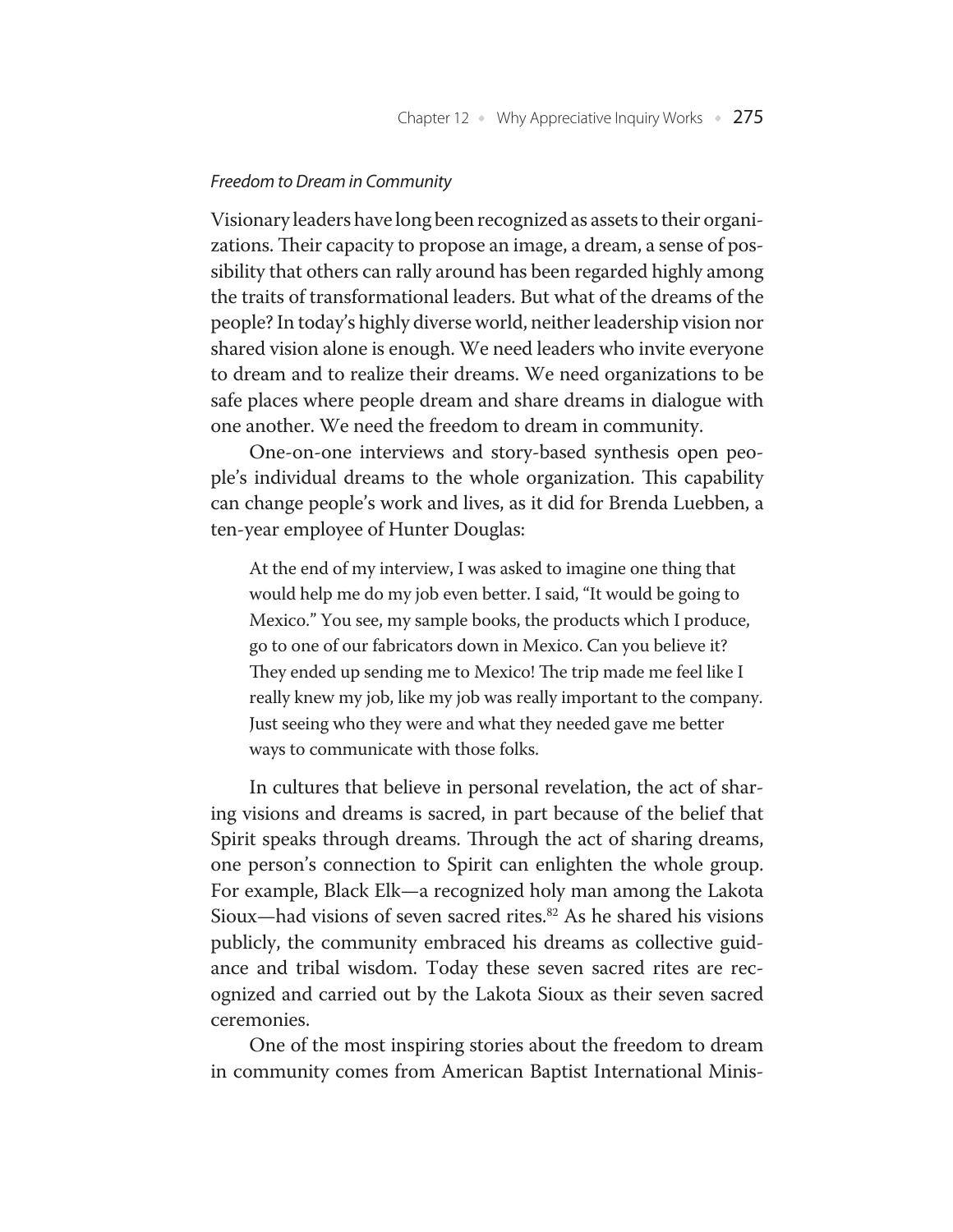tries. On the heels of several months of interviews with over twelve hundred stakeholders worldwide, two hundred fifty people gathered in an AI Summit to hear people's hopes and dreams for the organization. They gathered to imagine an organization that could deliver on those hopes and dreams to create new ways in which they might serve people in need around the world. They imagined a new kind of service—one that would move from predominantly sending people out to "do good" in the world, to a model of linking people and organizations of similar intent around the globe. This vision was so compelling—and its momentum so great—that by the first anniversary of the summit, close to thirty new initiatives were launched using this "sister organization" model as a template. Then, in the two years that followed, close to two hundred new initiatives unfolded. Consultant Jim Ludema described the power of the community's dream as "unleashing energy that was already there. It was a positive explosion waiting to happen."

Time after time, Appreciative Inquiry invites people at all levels of the organization into the dreaming process. It creates an impetus for doing things better—for realizing dreams, whether they are big or small, personal or organizational. It puts attention on the visionaries rather than the squeaky wheels—on the path ahead rather than the problems of the past. And it enables images of hope, potential, and being the best to rise to the surface of organizational life.

#### Freedom to Choose to Contribute

Work can separate us from what matters most to us, or it can serve as the vehicle through which we enact and realize our deepest calling. In more patriarchal organizations, some "other" is said to know what is best for us. A manager, supervisor, or employment advisor determines the scope of a job and whether we are suited to it. People are matched to work based on the needs of the organization.

Not so in life-centered organizations, where the freedom to choose one's work and learning opportunities is recognized as essen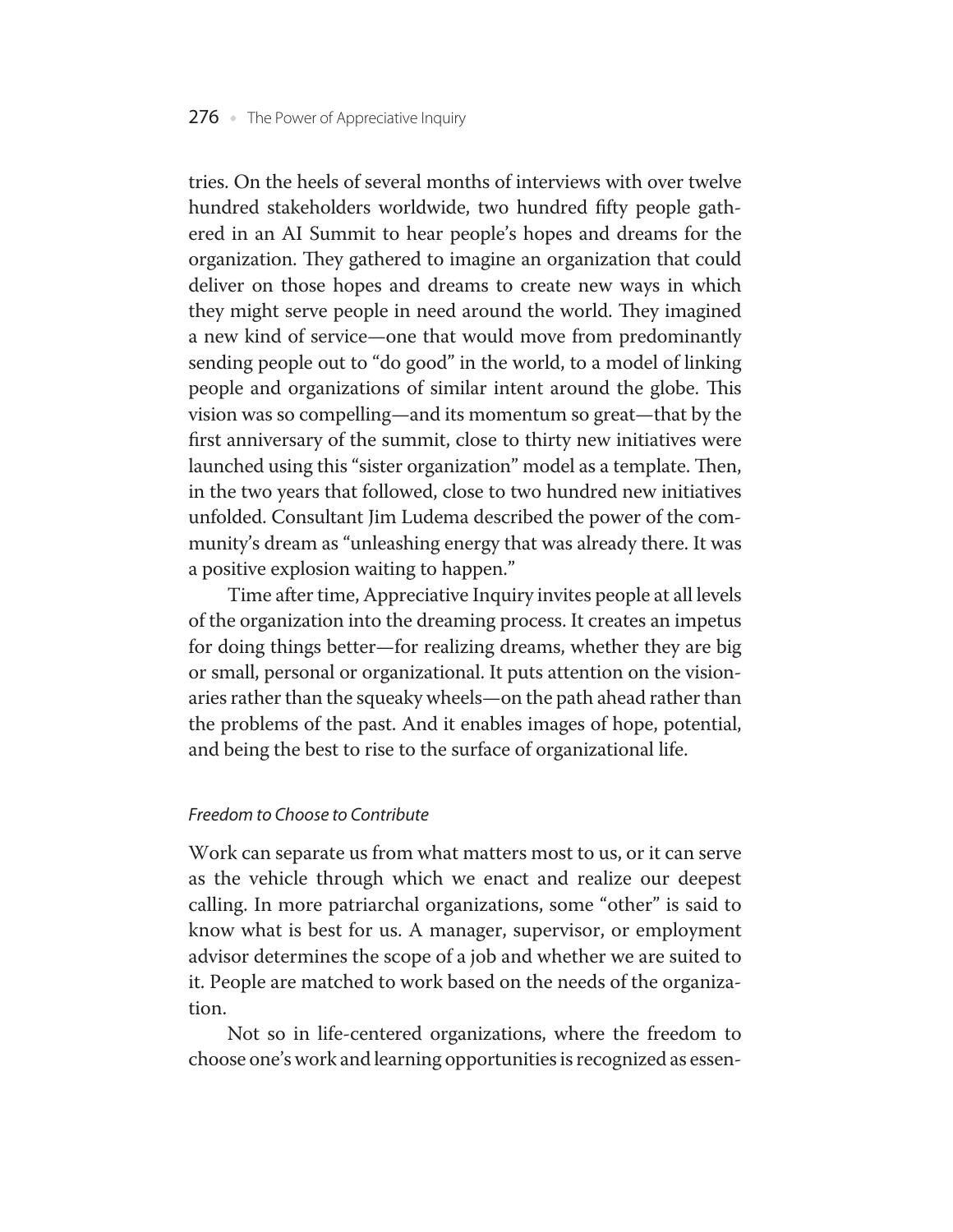tial to creativity, cooperation, and well-being. When people are free to volunteer based on their interests and passions, their capacities to learn and contribute are significantly enhanced. The scope, success, and satisfaction of contributing are directly related to the freedom to choose the nature and extent of the contributions.

In an Appreciative Inquiry process, people can and do join only when they become curious, stimulated, or inspired by a task, activity, or dream. Many people choose only to participate in the interviews—yet even that minimal level of engagement has a liberating effect on those who are involved. Others, like Kathy Mayfield, come on board later in the process. A printer with several years' tenure, she initially refused even to be interviewed. But eight months into the process, someone recruited her into an Action Group—formed at the first AI Summit—that was working on a task that piqued her curiosity and profound interest. Soon she had become one of the strongest supporters of Appreciative Inquiry in the entire organization.

John Cade believes this capacity to choose the nature and extent of one's contribution has a built-in mentoring and developmental quality: "Since some people are more comfortable following than leading," he suggests. "The Appreciative Inquiry process which is grassroots and designed to engage people in their own time and way—gives them a hand to hold and helps train people to take responsibility for their own lives."

Freedom to choose to contribute leads to commitment, the liberation of power, and learning. When people choose to do a project and commit to others to do it, they become very creative and determined about it. They will do whatever it takes and learn whatever is needed to get the job done. For example, a front-line employee who had volunteered to lead an innovation team went to her personnel department and asked for coaching. She declared that she needed to learn to facilitate meetings and help her team make decisions in order for them to succeed. Her determination paid off for the team, the organization, and herself. The team's project was finished in record time and led to significant process improvements in the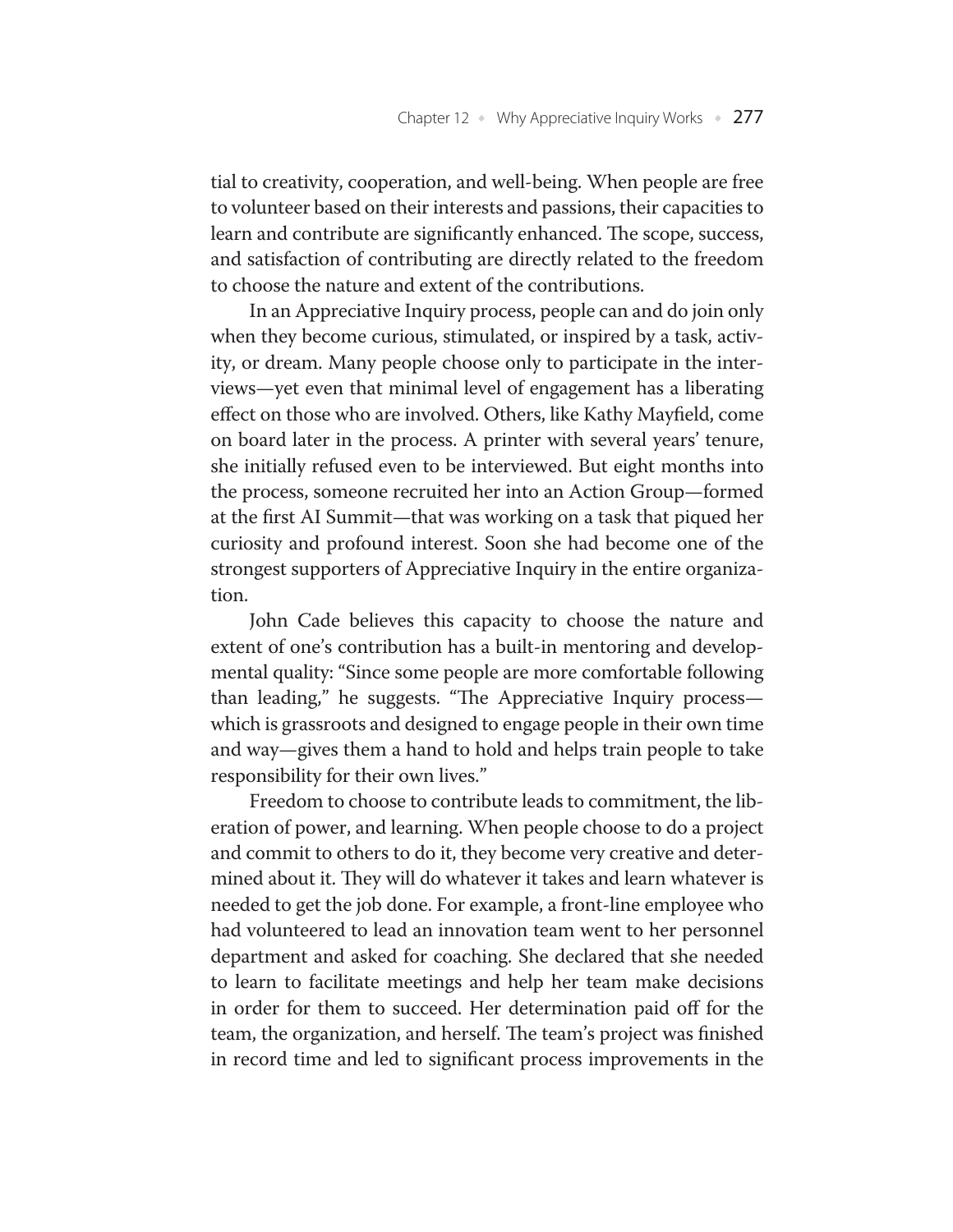company. She was promoted to a supervisory position, and her new team is thriving with her leadership.

In any organizational change process, some people are more committed to, enthusiastic about, and engaged than others. These people become the informal leaders of the change effort. Because Appreciative Inquiry works to locate and channel people's interests and passions, that kind of involvement is nurtured and supported rather than contained. Brian Bassett describes the relationship between this kind of engagement and the liberation of power:

Because our initial efforts flowed from people's passions, people had energy to do the work. People had success with the work that really mattered to them: work that was so important to them that they were willing to change their old habits and *play*. Once they'd had that experience, they wanted to act elsewhere . . . and continue acting. That's why people at Hunter Douglas kept moving from one Action Group to another. It wasn't because they had to. It was because it felt so good that they didn't want to stop!

Not surprisingly, our research suggests that the more engaged people are in an AI initiative, the greater their experience of personal transformation will be. Joe Sherwood, a manufacturing and fabrication process coordinator, observes:

I've seen a huge difference in the people who have really embraced Appreciative Inquiry. Those who were more involved, and more willing to become part of the leadership of the process, seemed to grow the most.

#### Freedom to Act with Support

Much organizational support is limited. To be supported by one part of an organization—one supervisor or one manager—leaves room for doubt, mistrust, and hesitation. It breeds fragmentation. By contrast, when people know that the whole organization is aware of their project and willing to cooperate, they feel safe to experiment, innovate, and learn. In other words, whole-system support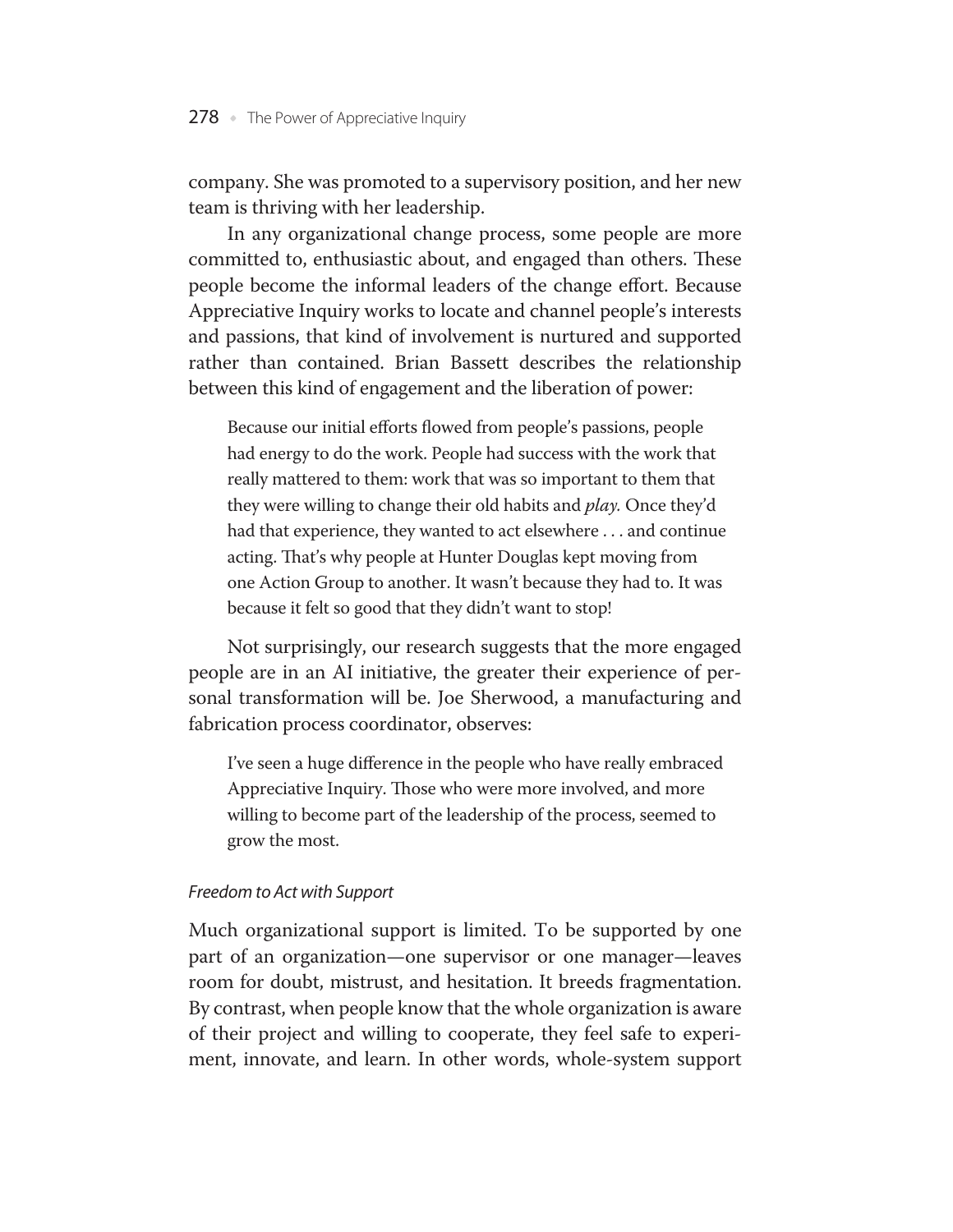stimulates people to take on challenges and draws them into acts of cooperation that bring forth their best.

To act with support is the quintessential act of positive interdependence. In an Appreciative Inquiry, people are invited to act on behalf of the things that passionately inspire them—the things that they know will make a difference in their organization and in the world. They are called to act in the service of the organization, with support from others at all levels of the organization.

The freedom to act with support leads to unprecedented action, and it also raises people's confidence in and hope for the organization. John Deere Harvester Works' highly creative approach to unleashing the freedom to act with support broke through years' worth of apathy and distrust when facilitators designed a five-day summit, the last two days of which were focused exclusively on what they called "tactical implementation." They knew that being able to implement changes right there, while everyone was together, would prove unequivocally to participants that the organization was serious about supporting change.

People dreamed, created an opportunity map, brainstormed projects through which they could accomplish their dream, and selected the ten projects that they believed were most critically important. Then, to their surprise, they were invited to work with one another right there in the summit to plan, line up resources, and initiate the projects! As consultant Jim Ludema says, "This immediate, concrete support reversed over twenty years of history by showing that management was serious about involving the whole system in the changes. In response, employees invested huge amounts of knowledge and creativity into finding innovative solutions." As a result, the plant reduced its new product cycle time from five to three years and gained millions of dollars in new market share.

Hunter Douglas's Appreciative Inquiry was similarly organized to provide both leadership and organizational support—though in a very different form. Business unit managers supported the Action Groups by consistently offering participants access to information, time, resources, skills training, and professional facilitation.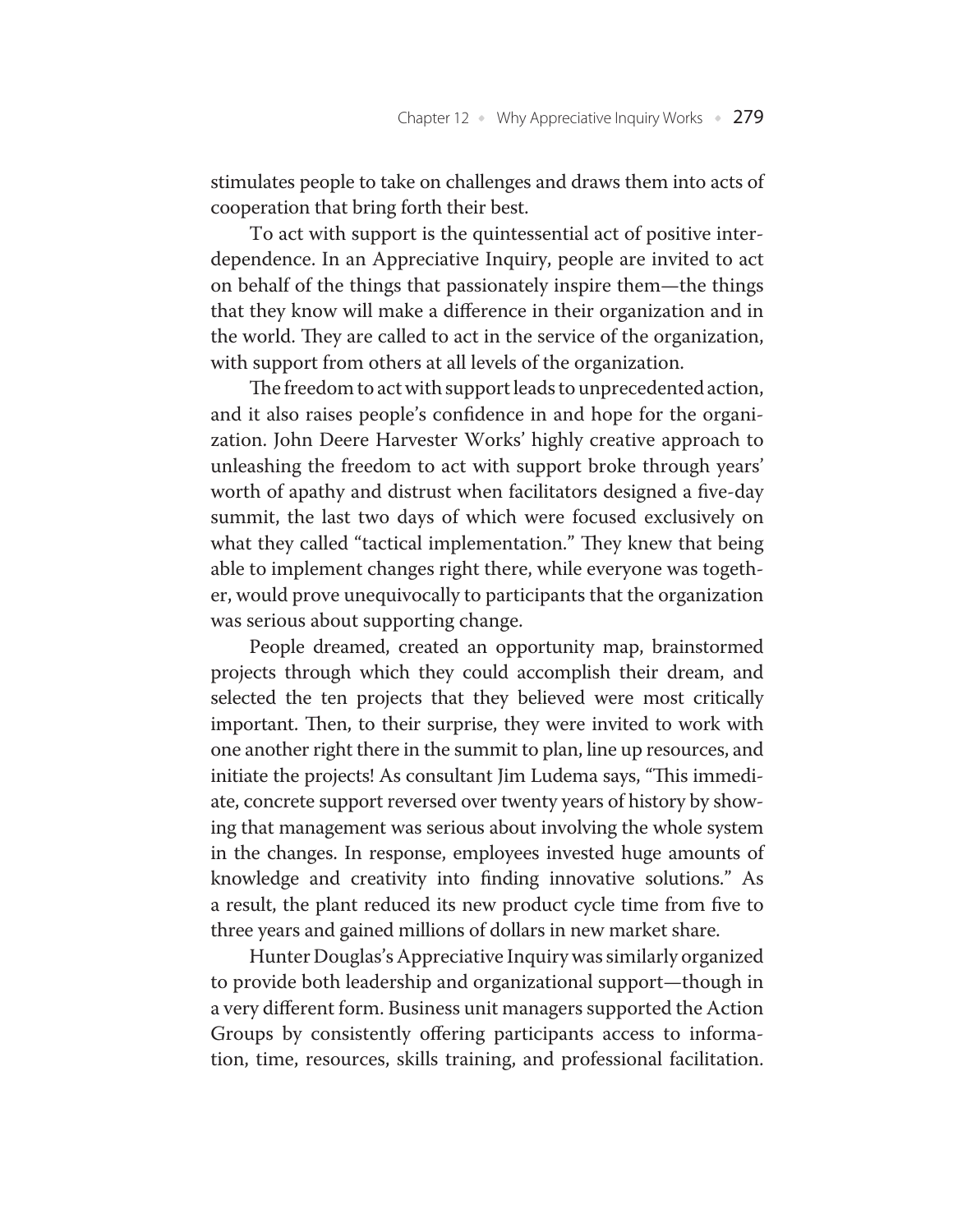In addition, they served as champions for the Action Groups, and they served on the Appreciative Inquiry Advisory Team.

At the same time, the Advisory Team initiated and maintained a communication network through which the Action Groups' activities and successes were broadcast to the entire organization. This promoted organization-wide support for the work of the Action Groups. When asked to describe what they had done and what they had learned about leading an appreciative change effort, the Advisory Team commented:

We didn't have to do much, as leaders. Mainly, we provided guidance and the green light for people. We helped build confidence that people's ideas and plans made sense.

Of the initial fourteen Action Groups, eleven either met or exceeded their original goals in ways already described in detail. But what of the three Action Groups that failed to achieve their goals? Surprisingly, our research shows that this freedom to act with support liberated individual and organizational power—even when the actions "failed." Tina LaGrange's story powerfully testifies to that effect:

I came away from the summit clear that cross-training was very, very important. I just knew that it would solve our mandatory overtime problems and provide people with a career path. But everybody I talked to said, "Sure we need it, but it won't go through. They'll never support it or let it happen."

Still, I joined an Action Group and worked hard. We designed a great program, proposed it to the Advisory Team, and got the goahead to test it. Then  $\ldots$  nobody signed up!!!

Once we got over trying to "drive" it through, we stepped back and saw that there was a loud, clear message trying to be heard. "They" weren't the problem—it was the people in the organization. Nobody had much energy for cross-training.

When our program died, I was disappointed—but OK. In the end, the only thing I really accomplished was getting an answer; but that was a big thing. It meant that I had the power to get an answer.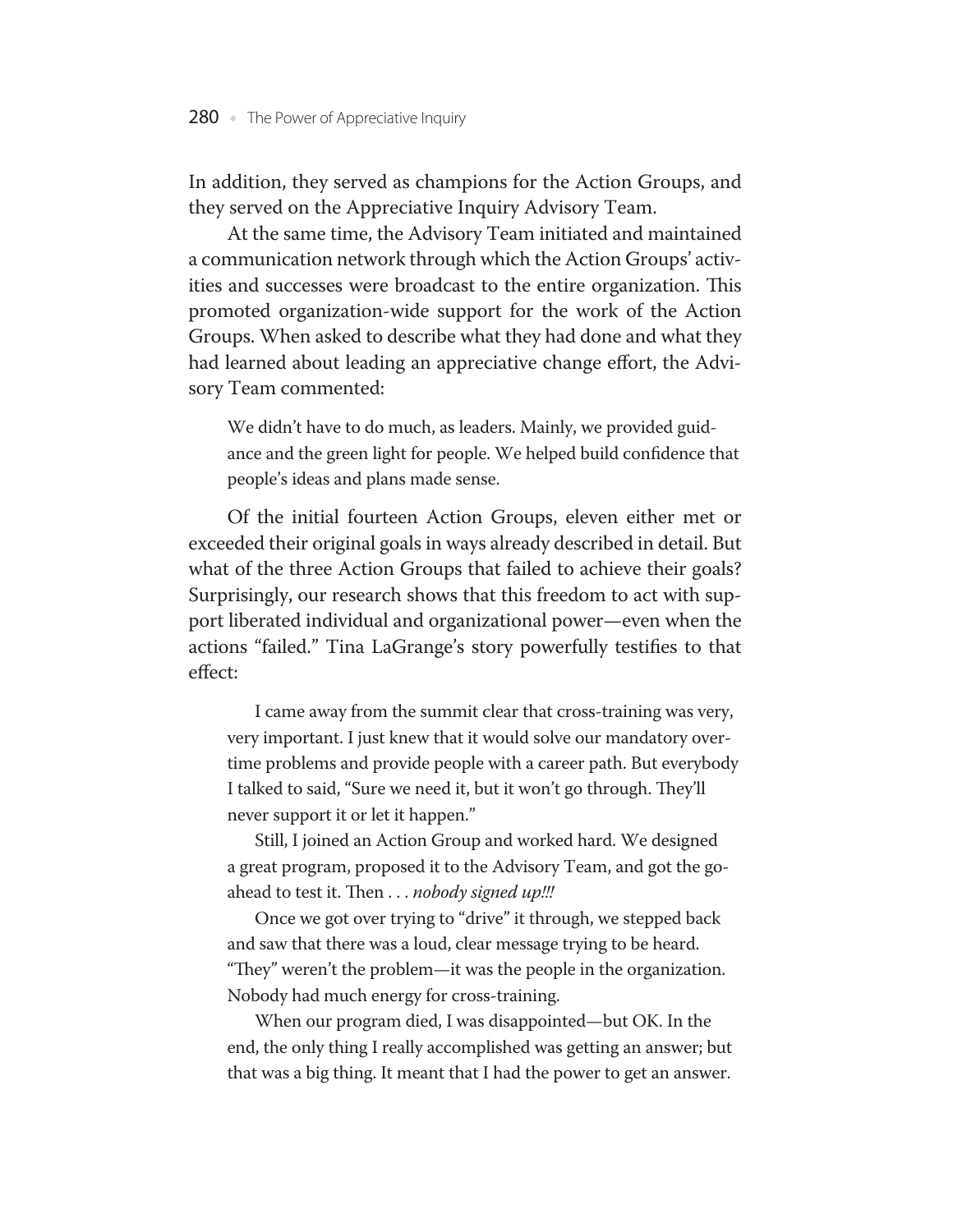With Appreciative Inquiry, people sense support from one another, from the organization's management, and from the whole system. To take initiative is an adventure and a risk for many. To do so with full knowledge and support of colleagues throughout the organization creates a pathway for self-confidence, learning, and innovation.

#### Freedom to Be Positive

People and organizations grow and thrive with recognition and appreciation. And yet many organizations today are overrun with deficit discourse. They are habitually prone to problem analysis and hence to fear, blame, and criticism. Their inner dialogue is full of tales of woe and who has done what to whom. In many organizations it even seems chic to be cynical, to be the first to critique new ideas, and to seek to understand and describe causes of failure.

In organizations today, it is simply not the norm to have fun, to be happy, or to be positive. Despite the pain it causes, people allow themselves to be swept away in collective currents of negativity. A long-term employee of an organization mired in deficit discourse shared with dismay: "I have ulcers because of this negative thinking and talking. Every day I come to work and hear nothing but complaints and criticism and blaming. I hate coming to work."

In contrast, Appreciative Inquiry is a bold invitation to be positive. To be positive is more than a freedom—it is a prescription implicit in the process of Appreciative Inquiry. You simply can't participate in an Appreciative Inquiry without focusing on what is positive, what gives life, and what constitutes the positive core. Over and over, people have told us that Appreciative Inquiry works in part because it gives people the freedom to be positive. In the words of someone who first learned about the practice, "The power of Appreciative Inquiry comes, in part, from the permission it gives employees to feel positive and be proud of their working experiences."

People whose dispositions are basically upbeat are the first to celebrate the freedom to be positive. Renee Chavez, for example,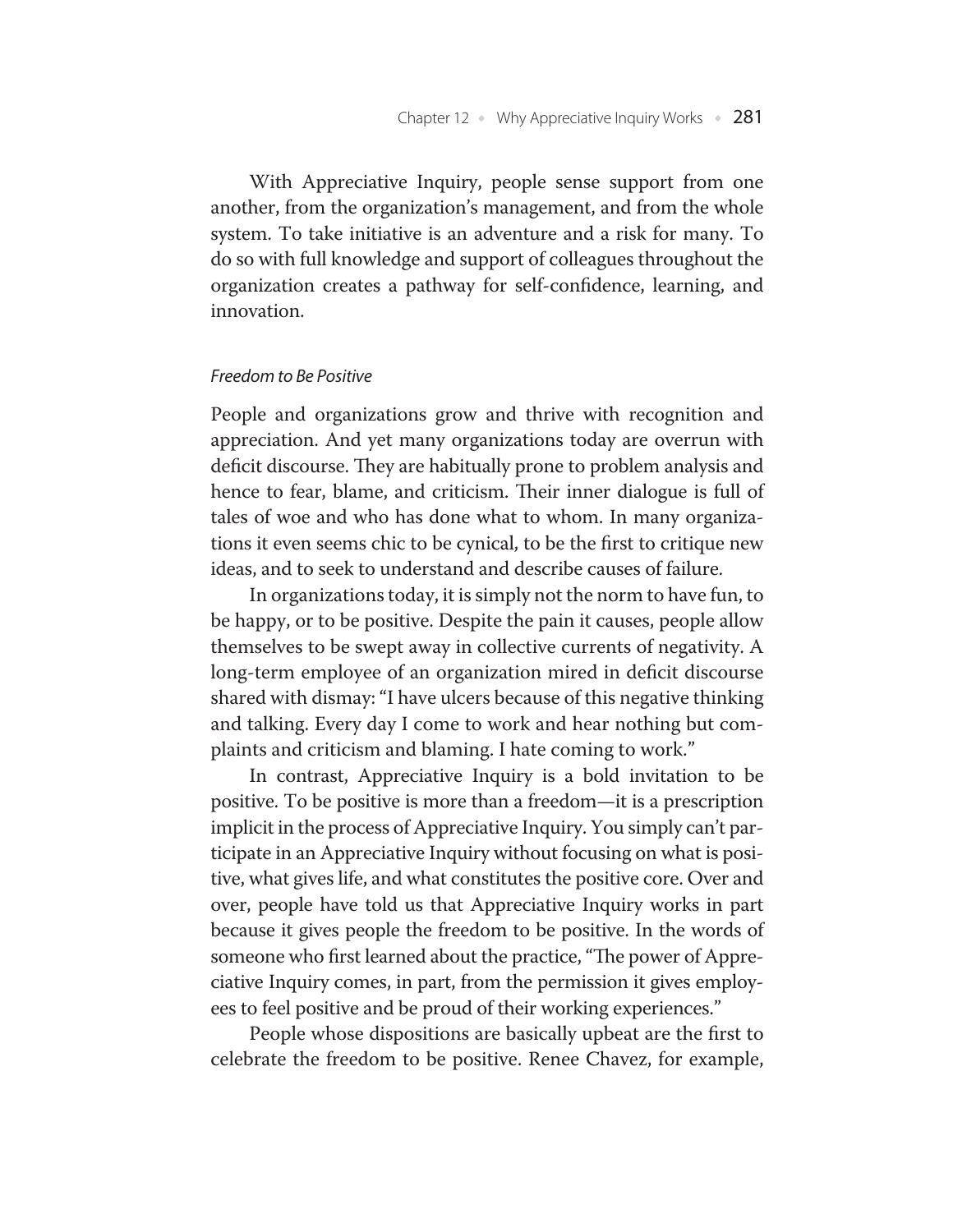deeply valued the opportunity afforded by AI to indulge her natural optimism:

I don't know if it's me or if it's Appreciative Inquiry—but I like to be positive. I liked doing the interviews, because I heard more positive things. Because of my involvement with Appreciative Inquiry, I got people thinking more positively. I think that a lot of the improved morale, the communication, the sense of community with the other departments came from Appreciative Inquiry and its positive approach.

The effect of Appreciative Inquiry is so strong that it can even transform deficit discourse and negative thinking. In the words of one employee:

I am a very positive thinker, so this suits me very well. But I believe this process is powerful enough to influence all of the staff—not just those of us who are already this way.

What happens to an organization when the freedom to be positive is unleashed? "You know the old adage 'Garbage in / garbage out'?" asks Joe Sherwood. "Well, Appreciative Inquiry replaces the 'garbage in' with positive feelings and positive experiences. It creates instead a cycle of 'energy in / energy out.' It jump-starts organizational change."

The freedom to be positive affected the home life as well as the work life of many Hunter Douglas employees. One employee described what happened when she felt free to be positive and share Appreciative Inquiry with her children: "It worked at home with my kids. It helped get them thinking positively, thinking things through for themselves, and getting what they want." And Rinda Becker, an executive secretary, told us that her use of Appreciative Inquiry on the occasion of her thirtieth wedding anniversary led to "one of the most insightful and meaningful conversations my husband and I have ever had."

How odd to think that people need permission to be positive. And yet so it is today in organization after organization. In its fully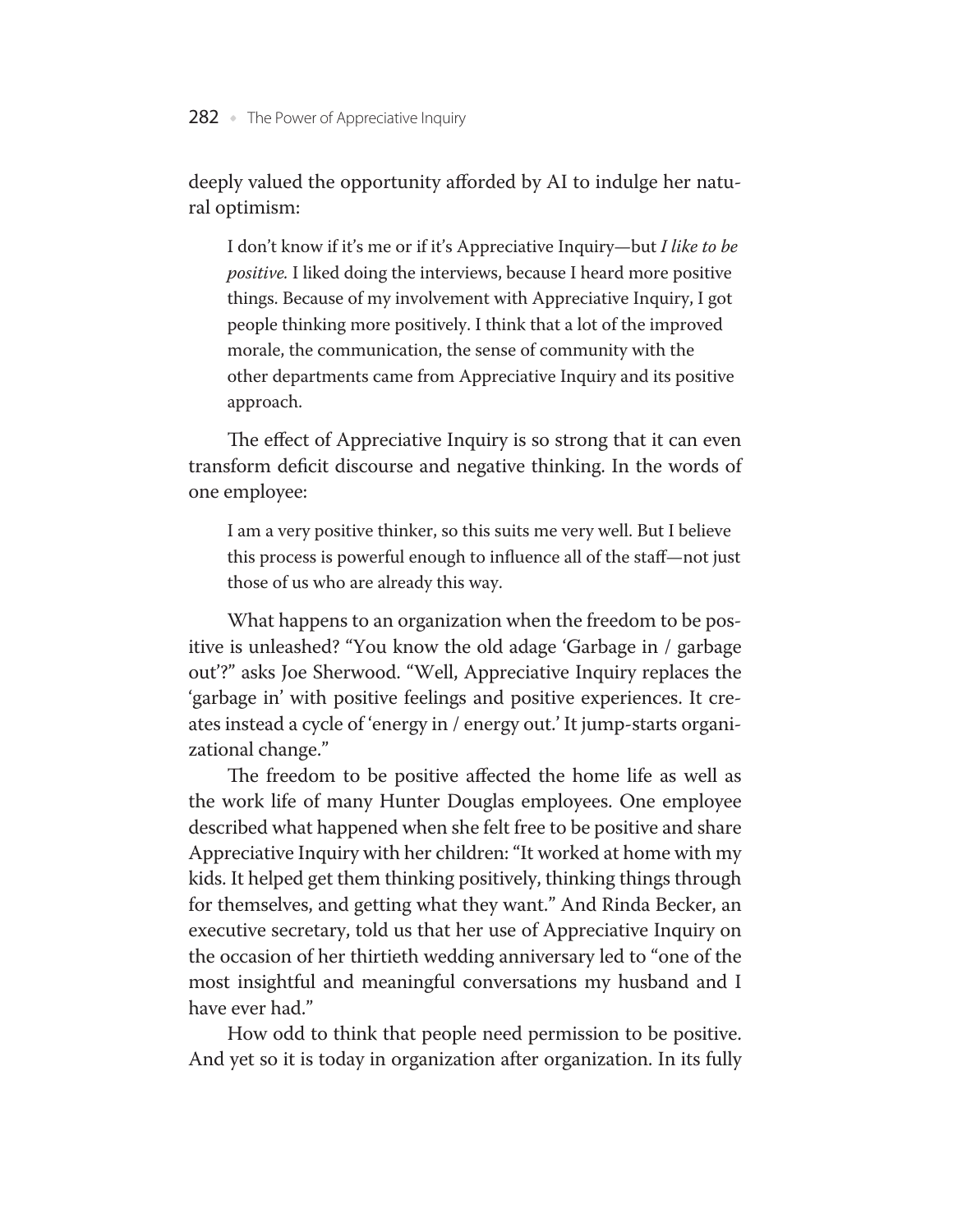affirmative stance, Appreciative Inquiry is a radical departure—a true revolution in positive change.

#### In Conclusion: An Invitation to Positive Change

One measure of success for an Appreciative Inquiry initiative is whether an organization has enhanced its capacity for positive change. Has the organization's inner dialogue transformed from problem-oriented, deficit discourse to strength-oriented, affirmative discourse? Has knowledge of the organization's positive core expanded? Have members and stakeholders of the organization learned how to learn? Have the level of curiosity and the tendency to inquire increased? Has the organization's mind become an inquiring mind? Have the patterns of conversation, interaction, and relationships become more life centered? On the heels of a successful Appreciative Inquiry, the answer will most often be a resounding yes.

By liberating people's power, Appreciative Inquiry enhances an organization's capacity for positive change. This book is filled with stories that illustrate the power of Appreciative Inquiry, how it works, and why it works. Hunter Douglas's success story is the norm, not the exception, when it comes to getting results with Appreciative Inquiry.

Still, in the midst of growing applications and continued successes, there is much more to be done. Imagine schools around the world where children and teachers discover and learn together—where teachers, parents, and administrators are committed to bringing out the best of every child. Imagine hospitals where doctors ask people to describe their images of health and positive aging and where nurses, doctors, patients, and families gather to cooperatively design the health-care practices for their community. Imagine businesses that are dedicated agents of world benefit—where all stakeholders value the triple bottom line: balancing financial, social, and environmental needs. Imagine a community in which you are known for your unique gifts and strengths—where you choose to